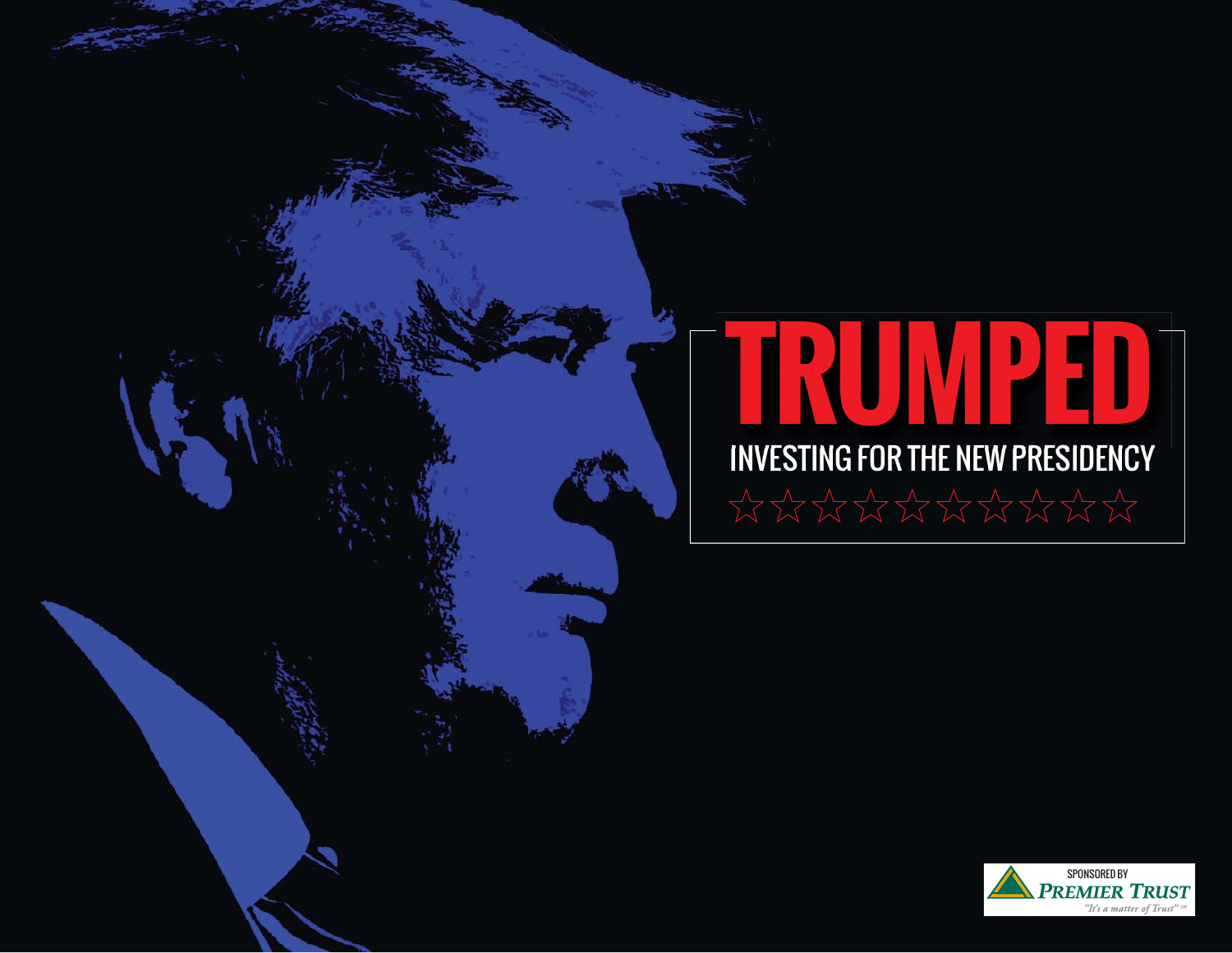**ON JANUARY 20TH, Donald J. Trump** took office as America's 45th president, vowing to overhaul nearly every aspect of the nation's economic, social, and regulatory framework. Markets have reacted with glee since November 8th, with the S&P 500 Index up roughly 8% between the election and President Trump's inauguration. Investor optimism has soared to record levels,

as markets anticipate lower taxes and looser regulation. In early January the American Association of Individual Investors noted that, "More than two out of five individual investors have an optimistic short-term outlook for stocks. It is a level of optimism we have not seen hold relatively steady since the approximate six-month period of August 2014 to March 2015."1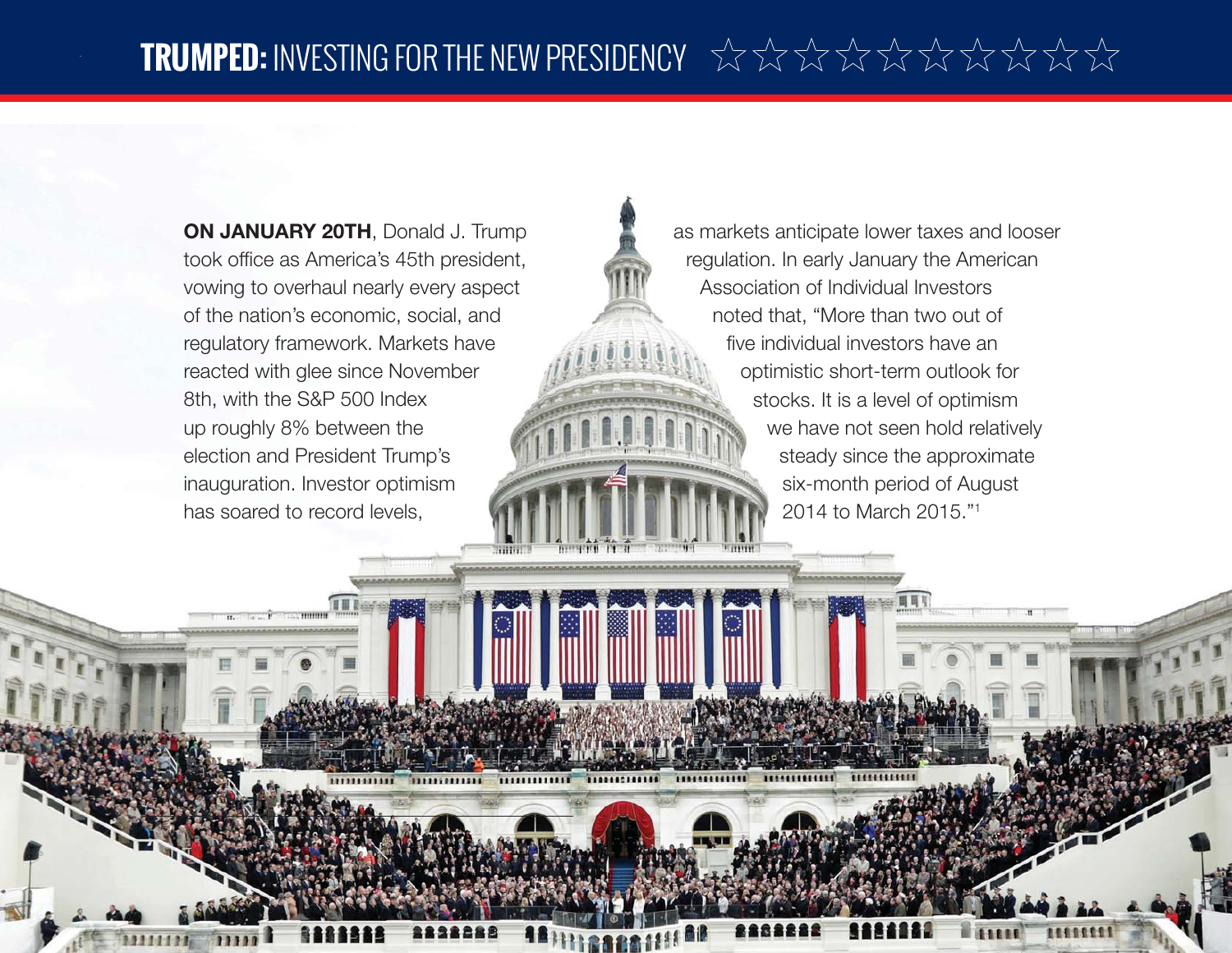### **TRUMPED:** INVESTING FOR THE NEW PRESIDENCY

"Most of our clients seem remarkably optimistic. I think several were hedging their outlook late in the year, but are starting 2017 expecting to have a solid year," says Matthew R. Crow, ASA, CFA and president of Mercer Capital. He works primarily with investment management and independent trust companies. "The unknowns right now, of course, outweigh the knowns. Looking at an equity market that is already fully priced if not overpriced in most markets, a domestic fixed income market where long term trendlines appear to have rolled over, policy changes on many fronts, and massive currency realignments, you really have to be capable of thinking in four dimensions to keep up with it all. We have heard a lot from the incoming administration, but we have no idea what they actually want to do or will be able to do."

Despite the euphoria, a great deal of uncertainty remains. What will President Trump's economy look like and how will it perform? What can advisors do to help their clients navigate this uncharted territory? We look at eight factors that may affect wealth and financial planning, and what advisors can do to help their clients benefit.





#### **1. Equities on a tear but volatile**

Stocks soared in late 2016 after the election and remain near all-time

highs on anticipation of a more business-friendly regulatory climate. While the averages are up, individual stocks have been slammed by the incoming president's habit of singling out companies to his 20 million plus Twitter followers. General Motors, Lockheed Martin, the pharma industry, and others have all seen sharp drops when subjected to Trump scrutiny. Even praise from @realDonaldTrump can have adverse impact on specific companies—just ask L.L. Bean. 1AAII Investor Sentiment Survey, January 11, 2017.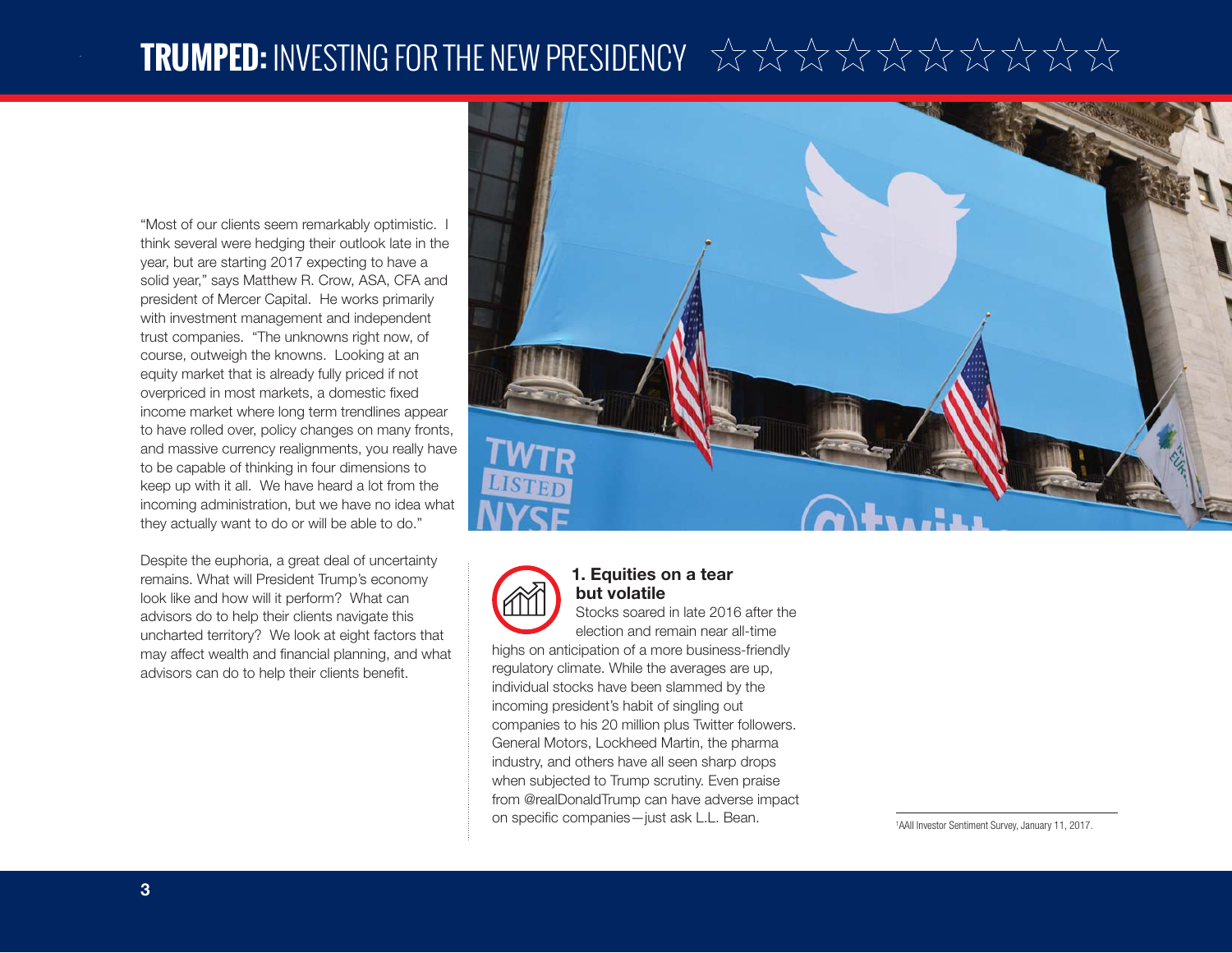The twitter effect has become so pronounced that some Wall Street trading desks are using algorithms to immediately buy or sell companies mentioned in the new president's feed. Individual investors can buy a free app from Trigger Finance that alerts them whenever the president tweets about a stock they hold.

Yet experts say that most of the impact is short lived. Warren Buffett, whose portfolios are \$11 billion ahead since the election in November, cautions investors not to get too caught up in the noise. "Long-term, the stock market is going to be higher, and I've written that many times. In terms of what it's going to do next year, or tomorrow, I have no idea. The stocks we were buying and selling the day before the election were the same stocks we were buying and selling the day after [the] election," he told Fortune in December.2

Even so some short-term caution may be warranted. "It seems like most of our clients think the post-election market results have gotten out over their skis a bit, and are due for a pullback," says Mercer's Crow. "That probably happens while the new administration settles in and we get a better idea of where they're headed. After a few months of that, we should have a better picture of market trends for the remainder of 2017."

The main takeaway? As always, base stock allocations on long-term goals, risk tolerance, and liquidity needs. Diversify widely among companies and industries and keep your eye on the long-term, not day to day stock price movements.

### **2. Interest rates headed up**

The Fed had already signaled higher interest rates before the election and has made one 25 basis point hike since then, in December. That pace is likely to accelerate if President Trump fulfills campaign promises to cut taxes and fund infrastructure development. "We are probably going to see a significant shift from monetary policy stimulus to fiscal policy initiatives, particularly in the area of infrastructure investment at the federal level," Rick Rieder, BlackRock's chief investment officer of global fixed income noted in a December blog post. "This may well aid in accelerating the pickup in inflation levels that already appeared underway before Nov. 8, and it likely will result in a steepening in the yield curve over time. We'll be watching closely for signals of how added spending will be financed."

**WE ARE PROBABLY GOING TO SEE A SIGNIFICANT SHIFT FROM MONETARY POLICY STIMULUS TO FISCAL POLICY INITIATIVES, PARTICULARLY IN THE AREA OF INFRASTRUCTURE INVESTMENT AT THE FEDERAL LEVEL"** RICK RIEDER, BLACKROCK'S CHIEF

INVESTMENT OFFICER

 $\frac{1}{2}$ 

<sup>&</sup>lt;sup>2"</sup> Warren Buffett Says Donald Trump Won't Derail the Economy," Fortune, December 5, 2017.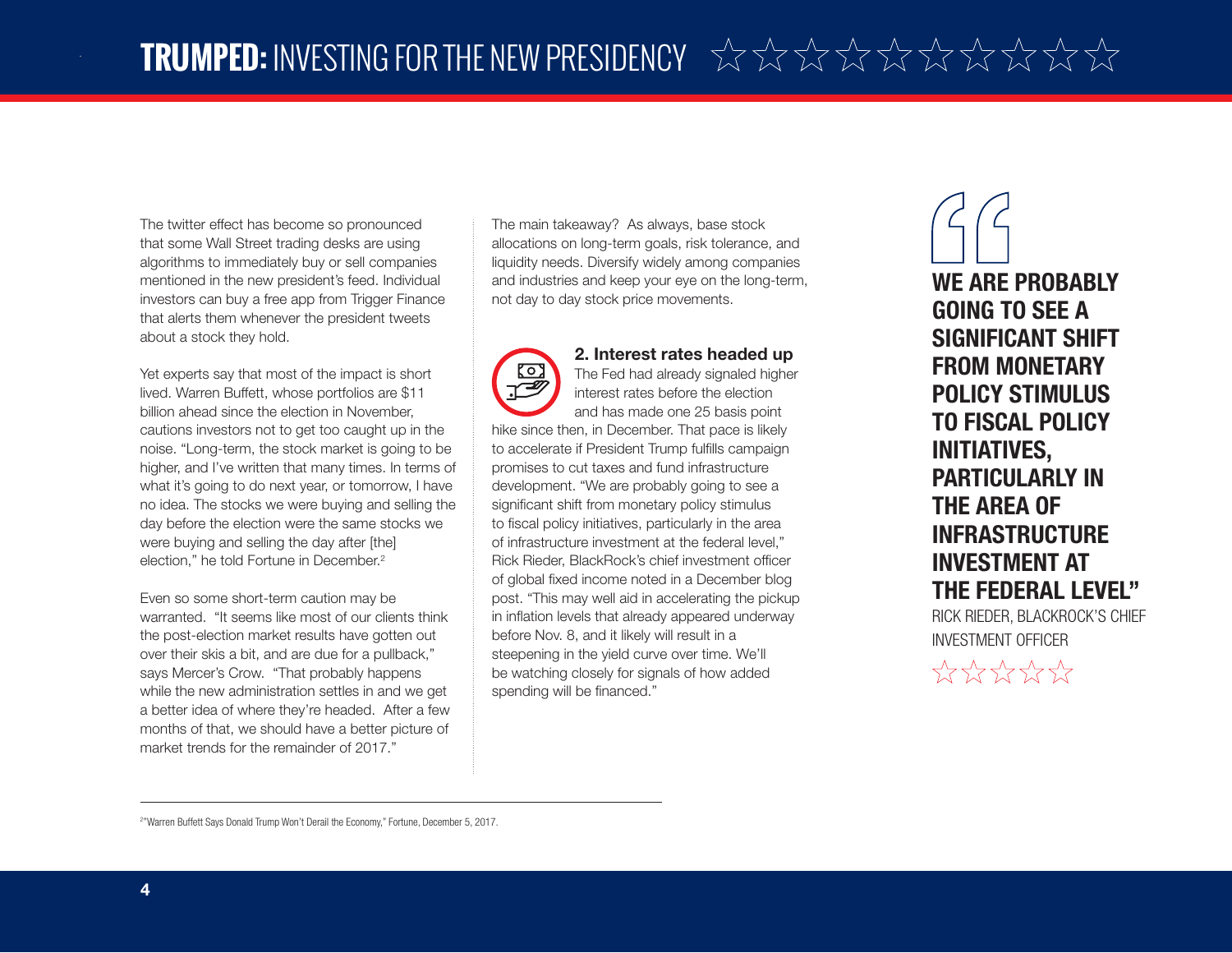Both tax relief and spending measures face headwinds in the fiscally conservative House and Senate, so it's nowhere near certain that they will be passed. Still, if enacted, these measures would likely stimulate growth—and inflation—in an economy that is already nearing full-employment and growing at a healthy pace. In December, the Fed indicated that it would likely accelerate tightening to offset excessive growth. All of which argues for higher interest rates.

Rieder added that a more pro-business environment should be good, long-term, for corporate bonds, while other sectors like emerging markets and municipal bonds may come under pressure. For investors concerned about rising rates, inflation-protected Treasuries may provide an appealing alternative.

 **3. Deregulatory tumult up**ends hits DOL fiduciary rule On February 3, 2017, President Trump signed an executive order delaying implementation of the DOL's fiduciary rule by 180 days. The rule which mandated that financial advisers adhere to a fiduciary standard, that is, making all decisions based on their clients' best interests, had been scheduled to go into effect in April 2017. It would have substantially reshaped the financial services industry by effectively banning commission-based product from retirement accounts. Now, the new executive order requires

the DOL to conduct "economic and legal analysis" to determine whether the rule is likely to hurt investors or the financial services industry, by driving new litigation or increases in the price of advice.

Reaction to the executive order was mixed, with sectors expected to be hardest hit by the new rule

### **Frances Perkins Building**



## **United States** Department of Labor

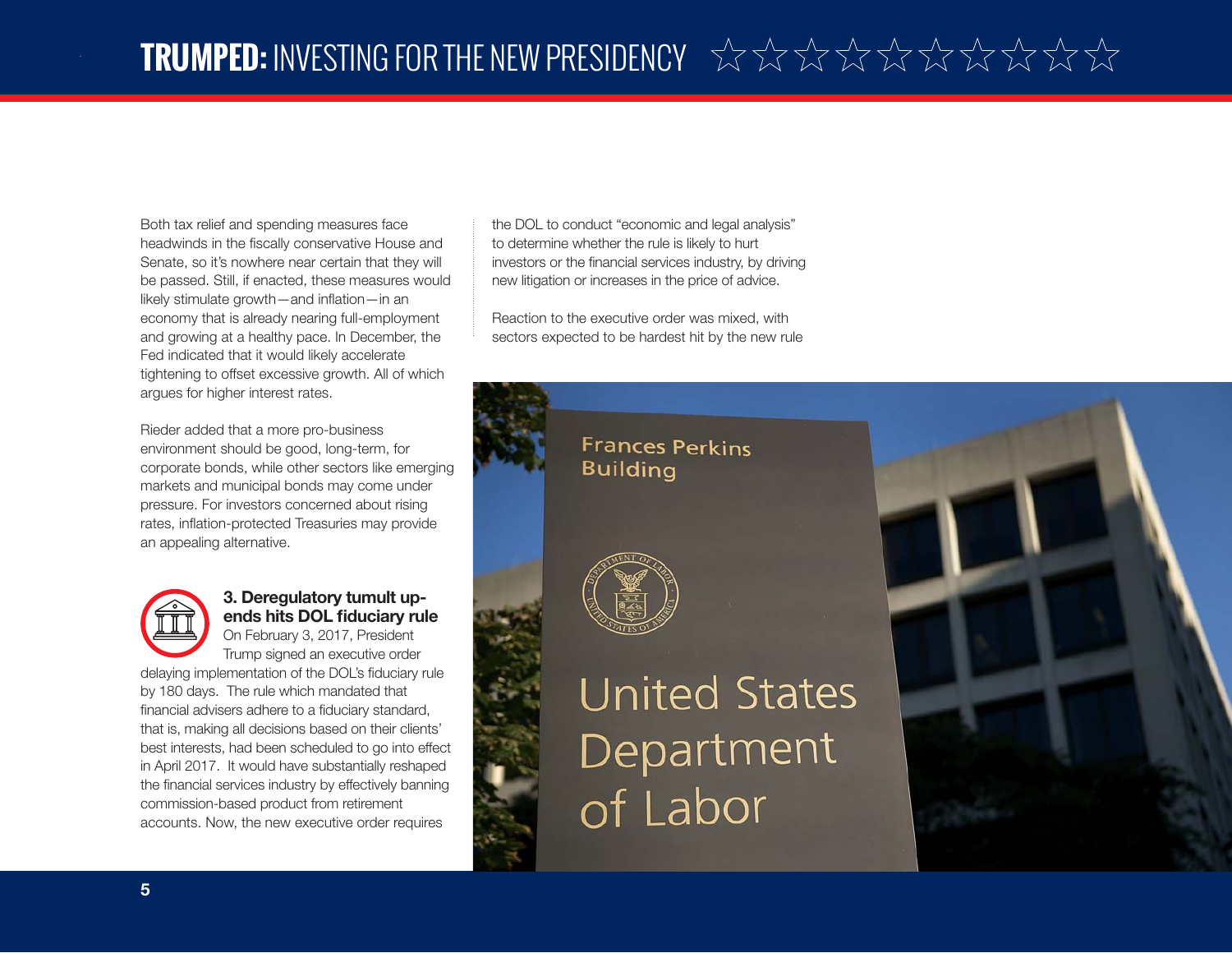— including commission-based broker-dealers and marketers of commission based variable annuities celebrating the rollback while fee-based planners and RIAs protested. The Fee Based Planning Coalition, for instance, stated that it "strongly opposes the action taken today by President Trump to halt the Department of Labor's Final Fiduciary Rule that will protect millions of Americans saving for retirement. With just two months to go before its implementation date, the President has effectively given the green light to maintain the status quo of conflicted financial advice."

Meanwhile a spokesperson for Hancock Brokerage, a seller of life, health, annuity, and long-term care insurance products, was more positive, seeing the order as "a win," but cautioning that a long-term movement towards higher fiduciary standards would probably continue regardless. Susan Cimini of Hancock Brokerage, explained, "Institutions have already began implementing their procedures on the Conflicts of Interest Ruling and many have stated that even with a delay and/or repeal of the rule they will operate under these new procedures going forward." Moreover, she said that "A fiduciary standard is still very likely to come. The SEC has stated their intent to harmonize with the DOL ruling and we expect the SEC to step in and implement a fiduciary standard regardless of whether the DOL ruling goes away."

For investors — and the advisors that work with them — the executive order will doubtless create further confusion over fiduciary roles. Independent advisors who already adhere to a fiduciary standard will likely want to redouble their marketing and communications to clients about this issues, since many of their competitors will no longer be required to meet these high standards. The playing field was about to be leveled, and now, once again, only some financial advisors are mandated to work solely in their clients' best interests.

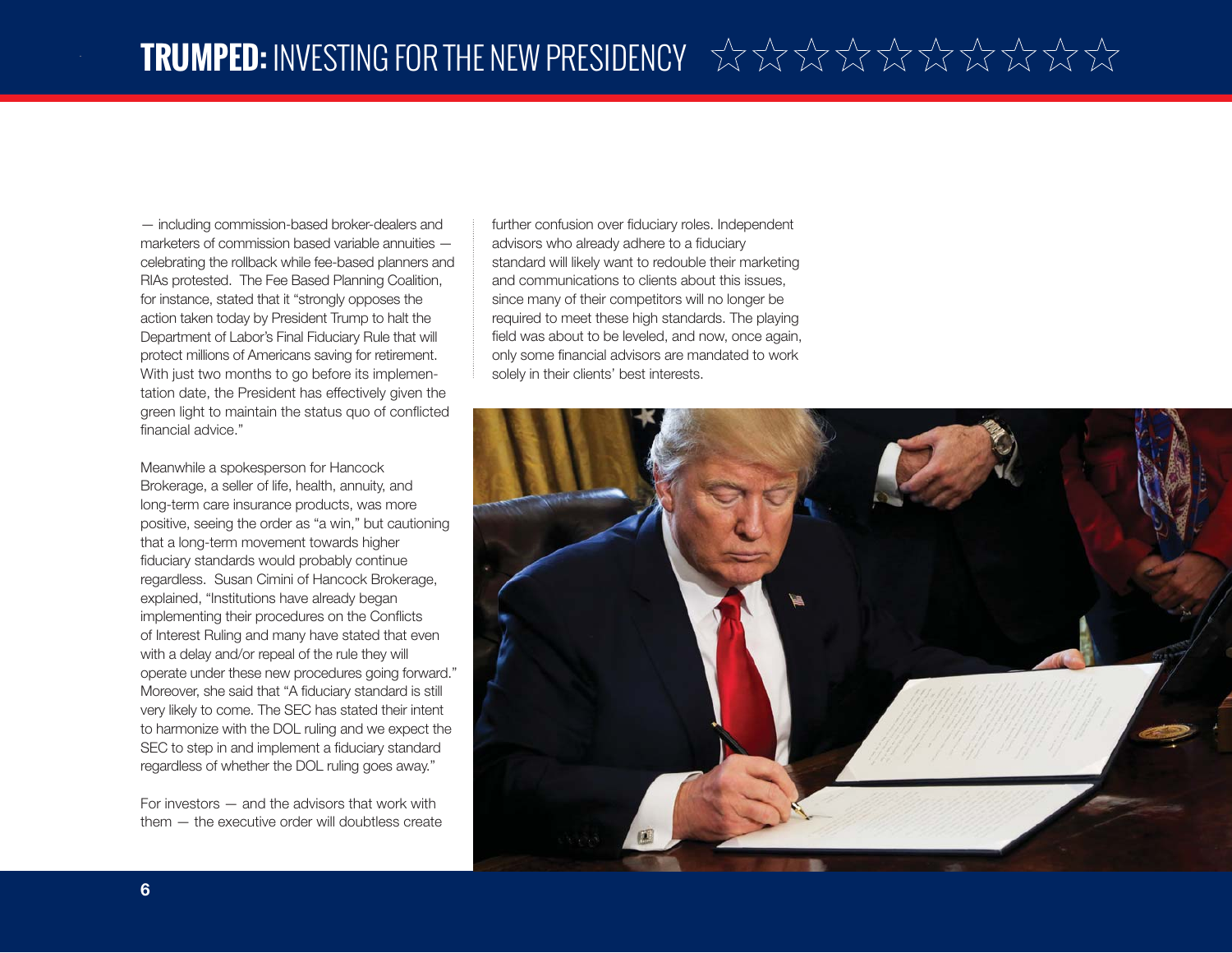

On the personal income side, President Trump wants to streamline tax brackets from the current five to three, with a top rate of 33% applying to incomes above \$112,500 for individuals and \$225,000 for married couples filing jointly. The personal exemption is eliminated, but there is a big increase in the standard deduction.

Businesses would get an even bigger reduction, with the top corporate rate falling from 35% to 15% and pass-through entities like sole proprietorships and partnerships, which are currently taxed like ordinary income, would also pay at the corporate rate of 15%.

The Trump proposal also eliminates the ACA taxes levied on high earners – the 0.9% Medicare surcharge on individual incomes above \$200,000 (and couples over \$250,000) and the 3.8% on investment gains for these same individuals.

There is no guarantee that congress will enact President Trump's proposal as written, and most wealthy investors should probably wait to see what happens before meeting with their tax advisors to determine the impact on their own portfolios. However, lower personal income taxes should make it more affordable to convert traditional IRAs into Roth IRAs, since these conversions trigger capital gains realization. Other wealthy clients may be more willing to reduce or eliminate long-held, highly appreciated positions for diversification, or liquidity in a lower-tax climate.



#### **5. Navigating roadblocks to global trade**

President Trump ran on a platform to rethink global trade, rejecting

multilateral deals like the Trans Pacific Partnership and NAFTA to try to bring American manufacturing jobs home. Many economists, though, think that trade protectionism would have a profoundly negative impact on the global economy and perhaps tip the U.S. and some of its trading partners into recession. Relations with China and Mexico, two of the United States' biggest trading partners, have grown strained lately, adding to nervousness around trade. A Bank of America Merrill Lynch survey of 176 chief investment officers, asset managers, economists, and portfolio managers in January identified trade protectionism as the number one risk to a Trump economy.3 Martin Raab at Sugarwood says he has



**RELATIONS WITH CHINA AND MEXICO, TWO OF THE UNITED STATES' BIGGEST TRADING PARTNERS, HAVE GROWN STRAINED LATELY, ADDING TO NERVOUSNESS AROUND TRADE.**

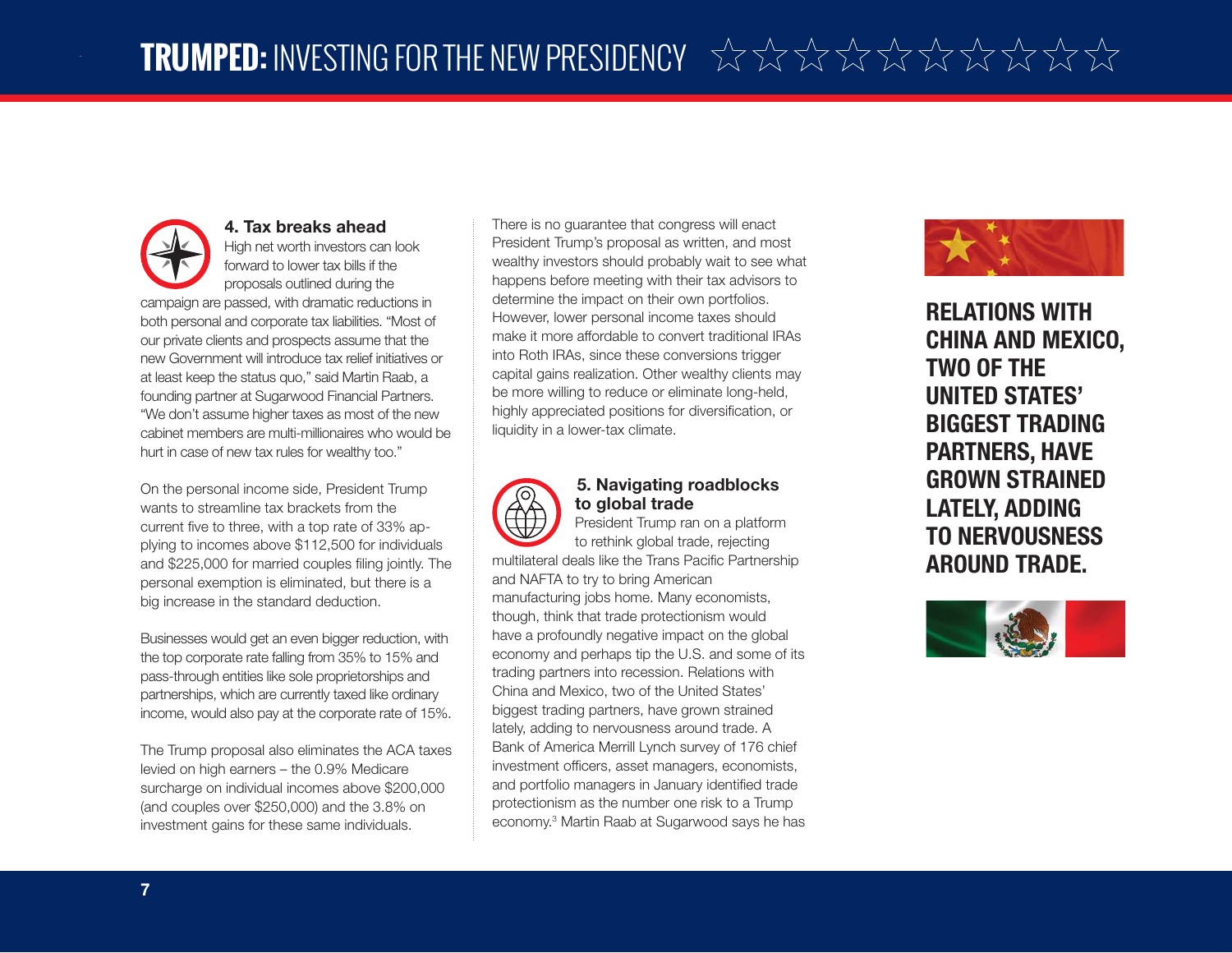### **TRUMPED:** INVESTING FOR THE NEW PRESIDENCY

one client, a couple, who are currently establishing an alternate home base in Europe, in case a trade war brings a serious recession to the U.S. and an implosion of the global stock market.

Other market observers point to President Trump's Republican establishment picks for cabinet positions, and downplay the risks of trade protectionism. Steven Schwarzman of Blackstone Capital, who is a Trump advisor, recently noted that China's President Xi Jinping wants to avoid a trade war with the U.S., telling Bloomberg that the leader was "very positive on the long-term relationship between the countries. He was anticipating being able to work things out, as are the U.S., despite the kind of language that from time to time is employed." 4



### **6. Time to beef up healthcare and retirement savings?**

Even before President Trump took office, a GOP-controlled House

and Senate had already begun the work of repealing the Affordable Care Act. Advisors who have self-employed or young retiree clients may wish to talk to their customers about alternatives in the post-Obamacare environment. Coverage for 2017 is unlikely to change, so clients who are already enrolled should try to schedule necessary treatments for this year. They may also wish to establish health savings accounts, if their plans are



compatible, and max out contributions this year to provide a cushion against future expenses.

Few details are available about the GOP's replacement plan, but most observers expect that plans will be more expensive and less comprehensive, especially for older policy holders. Encourage your clients to save additional money if possible.

4 China Trade Anxiety May Be 'Overdone,' Blackstone Chief Says" by Erik Schatzker and Amy Thomson, Bloomberg, January 18, 2017

<sup>3 &</sup>quot;These Are the Biggest Tail Risks For Markets Right Now, Say Money Managers," by Barbara Kollmeyer, MarketWatch, January 17, 2017.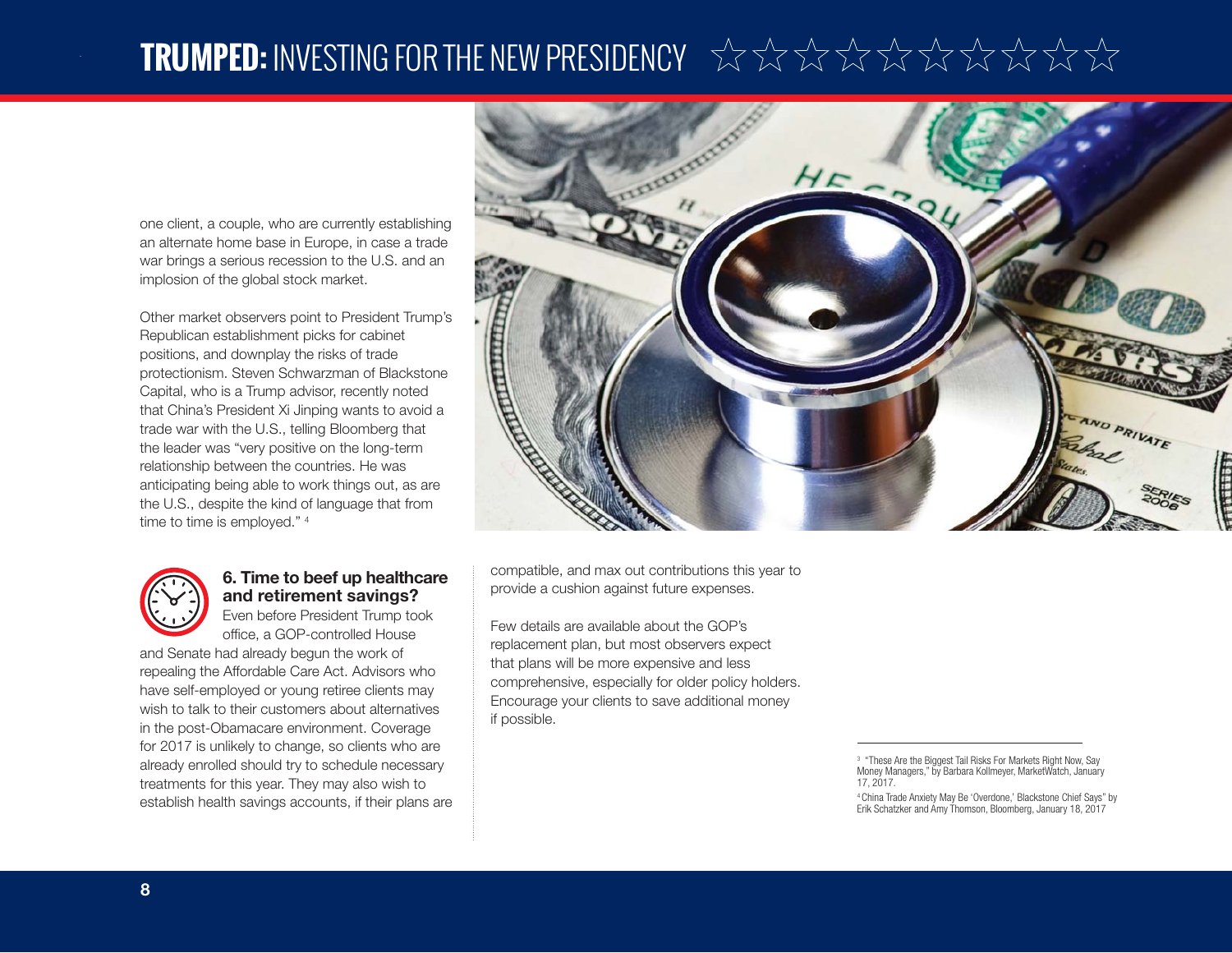

### **7. Estate planning changes still evolving**

President Trump has pledged to repeal the estate tax and add a

capital gains tax on assets over \$10 million left to heirs. Most experts think that changes to estate tax would have to be part of an overall tax reform package, which is sure to be contentious even in a GOP-dominated House and Senate. As a result, many experts are advising clients to sit tight until the rules are clarified. "It's too early to see clearly what's going on in DC," says Raab. "We're not expecting any immediate legal or regulatory changes in Trust planning."



#### **8. Renewed social conservatism**

Finally, the new administration raises uncertainty for LBGTQ

clients and their advisors still sorting through the complexities of planning around legal same sex marriage. Brian Thompson, a Chicago based advisor who specializes in advising this market segment says, "I do believe that things can and are being done to weaken same-sex marriage rights. Specifically, the First Amendment Defense Act, which allows all people (and corporations) to discriminate against married LGBTQ couples, as long as they are motivated by 'religious beliefs or moral conviction.' If this actually passes in the Republican-lead Congress and is signed by our

Republican President, it will create all sorts of Constitutional conflicts that could cause wide-spread discrimination and uncertainty."

Yet, even in this confusing environment, Thompson recommends caution and patience. "In a time of uncertainty, it's more important than ever to have the right financial plan in place. That means making sure you've established your values and goals around money, taken the time to analyze your current situation (e.g., cash flow, net worth, overall financial picture), and developed a plan that allows you to get you to where you want to be through the ups and downs of societal changes."

#### **SEPARATING SIGNAL FROM NOISE**

Thompson says that good financial planning can help nearly any client weather a changing political and market climate. "Specifically, for investing, that means knowing your risk tolerance, investing time horizon, and developing the right asset allocation and location. It is also especially important in estate planning to make sure you keep your fundamental documents (e.g., will, trust, advance health care directives, durable power of attorney) and beneficiary designations current, so that there's no question that your spouse and family are protected," he explains. "In short, despite the pending uncertainty, you can still protect your family with proper planning and staying diligent that you're heading in the direction that's best for you."

**IN A TIME OF UNCERTAINTY, IT'S MORE IMPORTANT THAN EVER TO HAVE THE RIGHT FINANCIAL PLAN IN PLACE"**\*\*\*\*\*\*\*